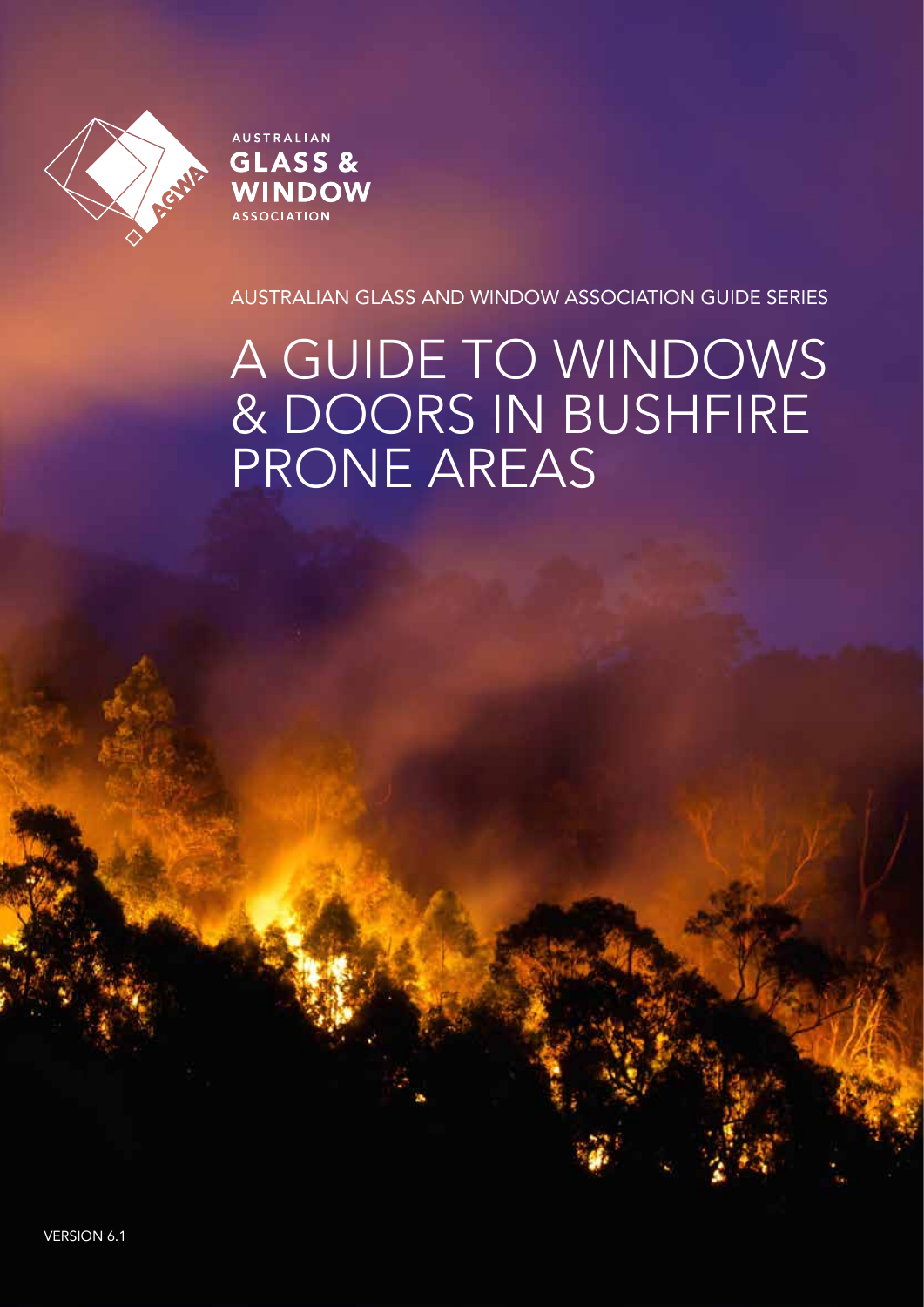As part of its commitment to raising the built performance standard of windows and doors in Australia, the Australian Glass and Window Association (AGWA) is pleased to provide this Industry Guide on the requirements for windows and doors in bushfire prone areas.

In 2018, Australian Standard (AS) 3959 was updated and republished as AS 3959:2018 Construction of Buildings in Bushfire Prone Areas. The new Standard is primarily concerned with improving the ability of buildings in designated bushfire prone areas to better withstand attack from bushfire thus giving a measure of protection to the building occupants and the building itself until the fire front passes. Research is ongoing with regards to the effects of bushfires on buildings, the determination of bushfire prone areas within Australian states territories, and construction techniques designed to maximise the performance of buildings when subjected to bushfire attack. The outcomes of this research will be reflected in subsequent editions of AS 3959.

This guide outlines the different construction requirements for windows and doors at each Bushfire Attack Level (BAL) as specified by the standard.

### Australian Glass and Window Association (AGWA)

With over 1000 member companies, the AGWA is the peak association representing window and glazing manufacturers and their suppliers. It is a co-operative: all members have one vote irrespective of size and financial contribution. The Association Business Plan is monitored and reviewed by an elected Board representing all states and territories of Australia.

The AGWA provides a National technical voice through representation on Australian and International Standard Committees; the Building Code Committee; Residential and Commercial Building Regulation Committees; and Committees for Mandatory Energy Requirements. It keeps the window industry informed via it's magazines, website, meetings, conferences and industry exhibitions and promotes the industry through media outlets, trade exhibitions and presentations at industry conferences.

| <b>Bushfire Attack Levels</b>                                      | 4  |
|--------------------------------------------------------------------|----|
| Compliance Pathways                                                | 4  |
| Screens For Windows and Doors                                      | 5  |
| Glazing                                                            | 5  |
| A Note on BAL-Low                                                  | 5  |
|                                                                    |    |
| <b>BAL-12.5</b>                                                    | 6  |
| <b>BAL-19</b>                                                      | 10 |
| <b>BAL-29</b>                                                      | 12 |
| <b>BAL-40</b>                                                      | 15 |
| <b>BAL-FZ</b>                                                      | 18 |
|                                                                    | 20 |
| Windows                                                            | 20 |
| <b>Hinged Doors</b>                                                | 22 |
| <b>Sliding Doors</b>                                               | 24 |
|                                                                    | 26 |
| Decking within horizontal and vertical limits of glazed elements   | 26 |
| External Walls, glazing or door frames within limits above ground, |    |
| decks or carport roofs                                             | 27 |
|                                                                    |    |

The AGWA manages NATA accreditation and compliance programs for manufacturers, provides comprehensive proprietary training and technical support documents through its training division the Australian Fenestration Training Institute (AFTI), handles dispute resolution with consumers and manages the Window Energy Rating Scheme (WERS) that provides the industry with energy ratings for their fenestration systems.

The AGWA continues to work relentlessly on all industry issues, representing the industry in as many forums and on as many work groups and committees as they practically can.

### Disclaimer

This guide has been developed to provide general guidance, Awareness and education to AGWA members, stakeholder groups and consumers. It should not be viewed as a definitive guide. While every effort has been made to ensure the information is accurate, the AGWA expressly disclaims all and any liability to any person for anything done in reliance on this publication. No responsibility is accepted by the AGWA for any mistakes, errors or omissions in this publication.

This guide is not a replacement for AS 3959:2018. For more information refer to AS 3959:2018 Construction of Buildings in Bushfire Prone Areas.

### FOREWORD.............................

## FOREWORD CONTENTS

### AS 3959:2018 . . 4

Bushfire Attack Levels 4 Compliance Pathways 4 Screens For Windows and Doors A Note on BAL-Low 5

### REQUIREMENTS . . 6

### QUICK REFERENCE GUIDE................

### ILLUSTRATIONS . . 26

AGWA GUIDE SERIES . . 28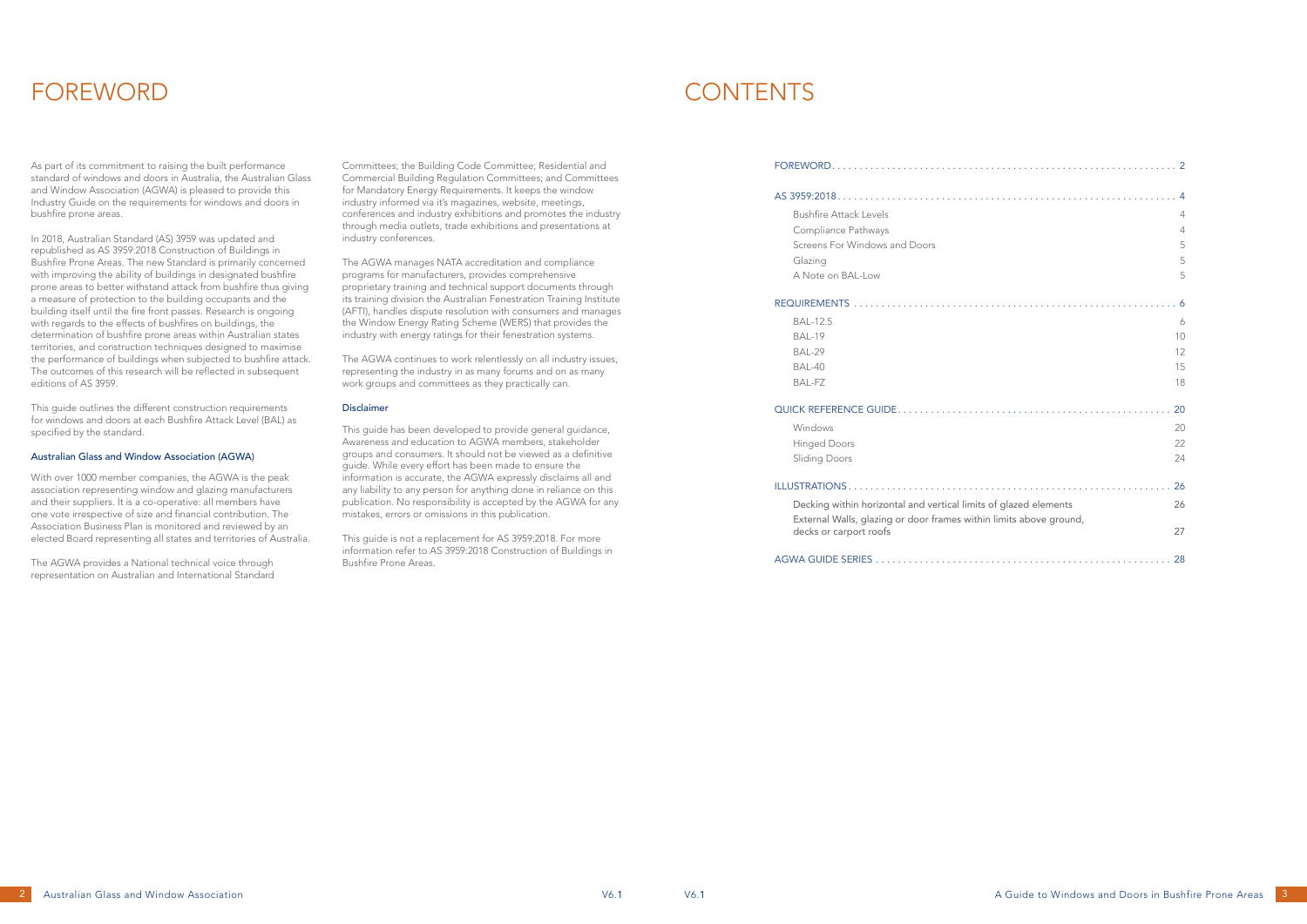AS 3959:2018 - Construction of Buildings in Bushfire Prone Areas is primarily concerned with improving the ability of buildings in designated bushfire prone areas to better withstand attack from bushfire, giving a measure of protection to the building occupants as well as to the building itself.

Under the standard, all new homes and renovations are assessed and rated to one of six Bushfire Attack Level (BAL) categories ranging from low to flame zone. The BALs are based on heat flux exposure thresholds that measure the amount of energy per square metre of radiant heat exposure. Once the BAL has been determined, specific construction requirements must be followed, ranging from ember protection to direct flame protection.

NOTE: Compliance with both AS 2047 and AS 1288 is required.

### BUSHFIRE ATTACK LEVELS

AS 3959 provides a methodology for categorising building sites into one of six levels of severity expressed as Bushfire Attack Levels (BAL). The description of levels of exposure for each BAL is outlined in Table 1.

### COMPLIANCE PATHWAYS

AS 3959:2018 Clause 3.8 (General Construction) provides that window and door systems that achieve a level of performance for any given BAL when tested in accordance with AS 1530.8.1, for BAL–12.5 to BAL–40 or AS 1530.8.2 for BAL–FZ, then satisfy the requirements of that BAL.

The Deemed-To-Satisfy (DTS) requirements of Sections 4 to 9 only apply where a system has not been tested.

### SCREENS FOR WINDOWS AND DOORS

Various provisions within AS 3959 require screening of windows and doors. These requirements can be broadly divided into two categories: radiant heat protection – to reduce the radiant heat load on glazing, or ember protection – to protect openings from burning embers and debris entering.

The provisions for radiant heat protection are primarily associated with low-level glazing, which is glazing within 400 mm of the ground, or other horizontal (or near horizontal) surface. At these locations, where small leaf litter and other flammable debris may accumulate, the window or door system is particularly vulnerable to flame contact and higher radiant heat loads. The purpose of the screening in this instance is to form a barrier to offset direct contact of flames and to attenuate the subsequent radiant heat. Screening used for this purpose must be installed externally, using materials appropriate for the relevant BAL.

Screening is also prescribed by AS 3959 to protect the building from burning embers, which may travel several kilometres ahead of the fire front and attack buildings before the occupants are fully prepared. Windows, which may inadvertently be left open while the property is being prepared, are particularly vulnerable during ember attack. For this reason, it is necessary that all window openings be screened, either internally or externally, using materials appropriate for the relevant BAL. These provisions do not apply to doors.

- NOTE: Where a system satisfies the test criteria without screening for ember protection, the requirements of the Standard for screening of the openable parts of windows still applies.
- NOTE: Insect screens that are fitted internally, and are completely protected by the closed door, are not required to meet these provisions.

### GLAZING

Various glass types and thicknesses are prescribed within AS 3959 for the various BALs. In each case, where double glazing is used, the requirements apply to the outer pane only.

### A NOTE ON BAL-LOW

BAL-Low is described as having insufficient risk to warrant specific construction requirements. Standard window and door products may be used at this level.

## AS 3959:2018 AS 3959:2018

### Table 1 Bushfire Attack Levels

| <b>Bushfire Attack Level (BAL)</b> | Description of Predicted Bushfire Attack and Levels of Exposure                                                                                                            |
|------------------------------------|----------------------------------------------------------------------------------------------------------------------------------------------------------------------------|
| BAL-Low                            | There is insufficient risk to warrant specific construction requirements.                                                                                                  |
| <b>BAL-12.5</b>                    | Ember attack.                                                                                                                                                              |
| <b>BAL-19</b>                      | Increasing levels of ember attack and burning debris ignited by windborne embers together with<br>increasing heat flux between 12.5 and 19 kWm2.                           |
| <b>BAL-29</b>                      | Increasing levels of ember attack and burning debris ignited by windborne embers together with<br>increasing heat flux between 19 and 29 kWm2.                             |
| BAL-40                             | Increasing levels of ember attack and burning debris ignited by windborne embers together with<br>increasing heat flux and the increased likelihood of exposure to flames. |
| BAL-FZ                             | Direct exposure to flames from fire front in addition to heat flux and ember attack.                                                                                       |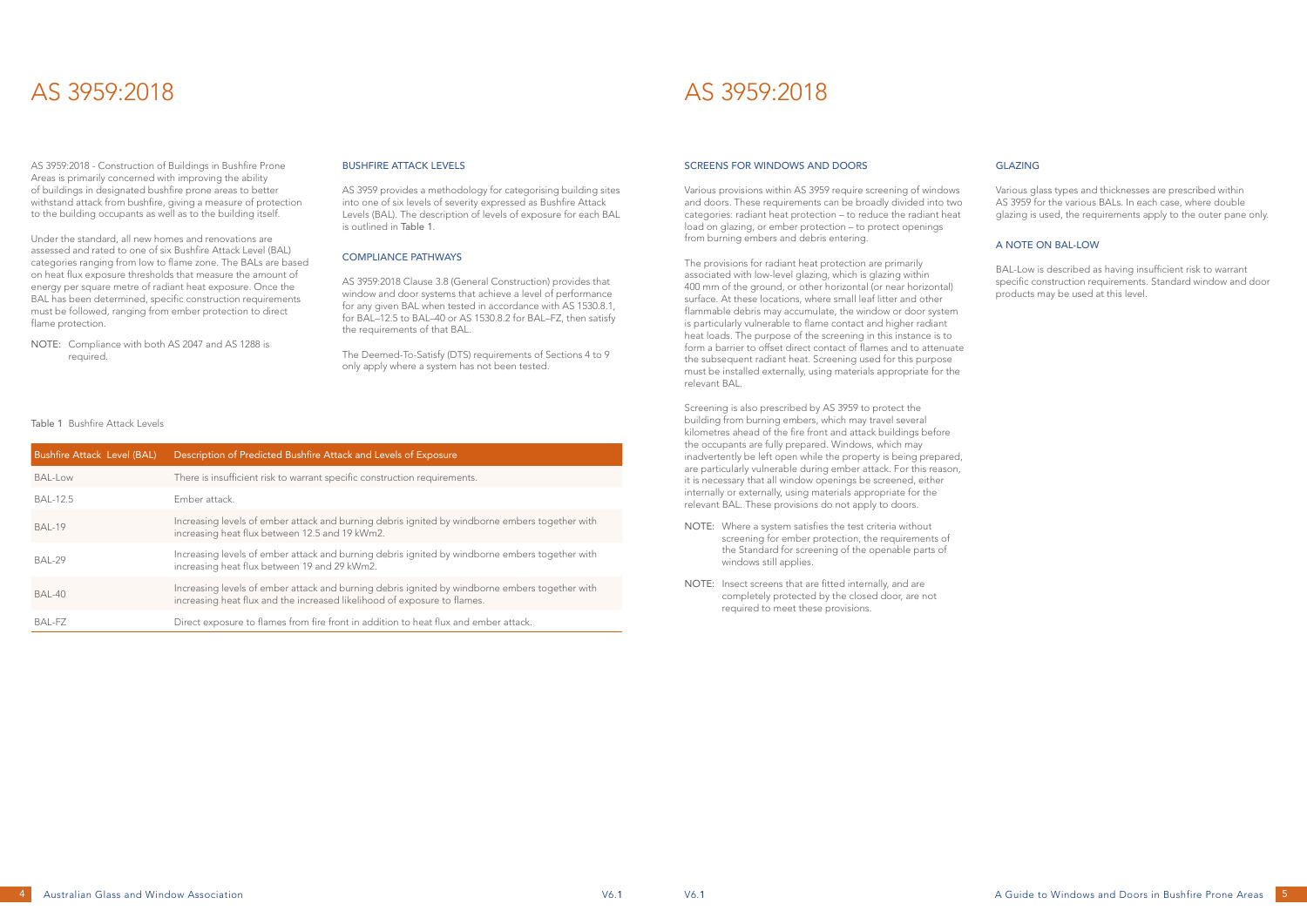### BAL-12.5 WINDOWS

### Option 1: Protected by a Bushfire Shutter

Standard windows can be used provided they are completely protected by bushfire shutters compliant with Clause 3.7 and 5.5.1 of AS 3959.

- Mesh or perforated sheet with a maximum aperture of 2 mm manufactured from either:
	- Corrosion resistant steel
- · Bronze
- · Aluminium
- Supporting frame manufactured from either:
- · Metal (includes aluminium) or
- · Bushfire resistant timber or
- A timber species with a density of at least 650 kg/m<sup>3</sup>.

### Option 2: Tested System

Window system tested to BAL-12.5 or higher in accordance with AS 1530.8.1. All openable portions of windows must be screened internally or externally with screens that meet the following:

### Option 3: Protected by a Screen

Standard windows can be used provided they are completely protected by external screens that meet the following:

- Mesh or perforated sheet with a maximum aperture of 2 mm manufactured from either:
- · Corrosion resistant steel or
- Bronze or
- · Aluminium
- Supporting frame manufactured from either:
- · Metal (includes aluminium).
- Bushfire resistant timber.
- · A timber species with a density of at least 650 kg/m³.

### Option 4: DTS requirements

Windows must meet the following:

• Frames

If windows are within 400 mm of the ground or other structures within 18 degrees of the horizontal (refer to illustrations on page 26) window frames must be manufactured from either:

- · Metal (includes aluminium).
- Bushfire resistant timber.
- · A timber species with a density of at least 650 kg/m³.
- · Metal reinforced uPVC.
- Glazing

All glass within 400 mm of ground or other structures within 18 degrees of the horizontal must be glazed in Grade A safety glass with a minimum 4 mm thickness. (refer to illustrations on page 26). Ordinary annealed glass may be used elsewhere.

• Screens

All openable portions of windows must be protected by internal or external screens that meet the following:

- Mesh or perforated sheet with a maximum aperture of 2 mm manufactured from either:
	- Corrosion resistant steel or
	- Bronze or
	- Aluminium
- · Supporting frame manufactured from either:
- Metal (includes aluminium) or
- Bushfire resistant timber
- A timber species with a density of at least 650 kg/m<sup>3</sup>.

### BAL-12.5 HINGED DOORS

### Option 1: Bushfire Shutters

Standard hinged doors can be used provided they are completely protected by bushfire shutters compliant with Clause 3.7 and 5.5.1 of AS 3959.

### Option 2: Tested System

Hinged door system tested to BAL-12.5 or higher in accordance with AS 1530.8.1. The openable portions of hinged doors are not required to be screened, however if fitted externally screens must meet the following:

- Mesh or perforated sheet with a maximum aperture of 2 mm manufactured from either:
	- Corrosion resistant steel or
	- · Bronze or
	- · Aluminium
- Supporting frame manufactured from either:
	- · Metal (includes aluminium) or
	- · Bushfire resistant timber or
	- A timber species with a density of at least 650 kg/m<sup>3</sup> (refer to Table E2 in the standard).

### Option 3: Protected by a Screen

Standard hinged doors can be used provided they are completely protected by external metal mesh screens that meet the following:

- Mesh or perforated sheet with a maximum aperture of 2 mm manufactured from either:
	- · Corrosion resistant steel or
	- · Bronze or
- · Aluminium
- Supporting frame manufactured from either:
- · Metal (includes aluminium) or
- · Bushfire resistant timber or
- · A timber species with a density of at least 650 kg/m³.

### Option 4: DTS requirements

Hinged doors must meet the following:

• Frames

Door frames must be manufactured from either:

- · Metal (includes aluminium) or
- · Bushfire resistant timber or
- A timber species with a density of at least 650 kg/m<sup>3</sup> or
- Metal reinforced uPVC.
- Panels

Doors panels must be manufactured from either:

- · Non-combustible materials.
- · Minimum 35 mm thickness solid timber, laminated timber or reconstituted timber for the first 400 mm above threshold.
- · Hollow core, solid timber, laminated timber or reconstituted timber with a non-combustible kick-plate on the outside for the first 400 mm above the threshold.
- Fully framed glazed door panel with a frame manufactured from either:
- Metal (includes aluminium) or
- Bushfire resistant timber or
- A timber species with a density of at least 650 kg/m<sup>3</sup> or
- Metal reinforced uPVC.
- · Hinged doors shall be tight fitting in the frame.
- Glazing

All glass must be glazed in Grade A safety glass minimum 4 mm thick.

• Seals

Weather-strips, draught excluders or draught seals must be fitted.

• Screens

The openable portions of hinged doors are not required to be screened, however if fitted externally screens must meet the following:

- Mesh or perforated sheet with a maximum aperture of 2 mm manufactured from either:
- Corrosion resistant steel or
- Bronze or
- Aluminium
- · Supporting frame manufactured from either:
- Metal (including aluminium) or
- Bushfire resistant timber or
- A timber species with a density of at least 650 kg/m<sup>3</sup>.

## WINDOWS BAL-12.5 HINGED DOORS BAL-12.5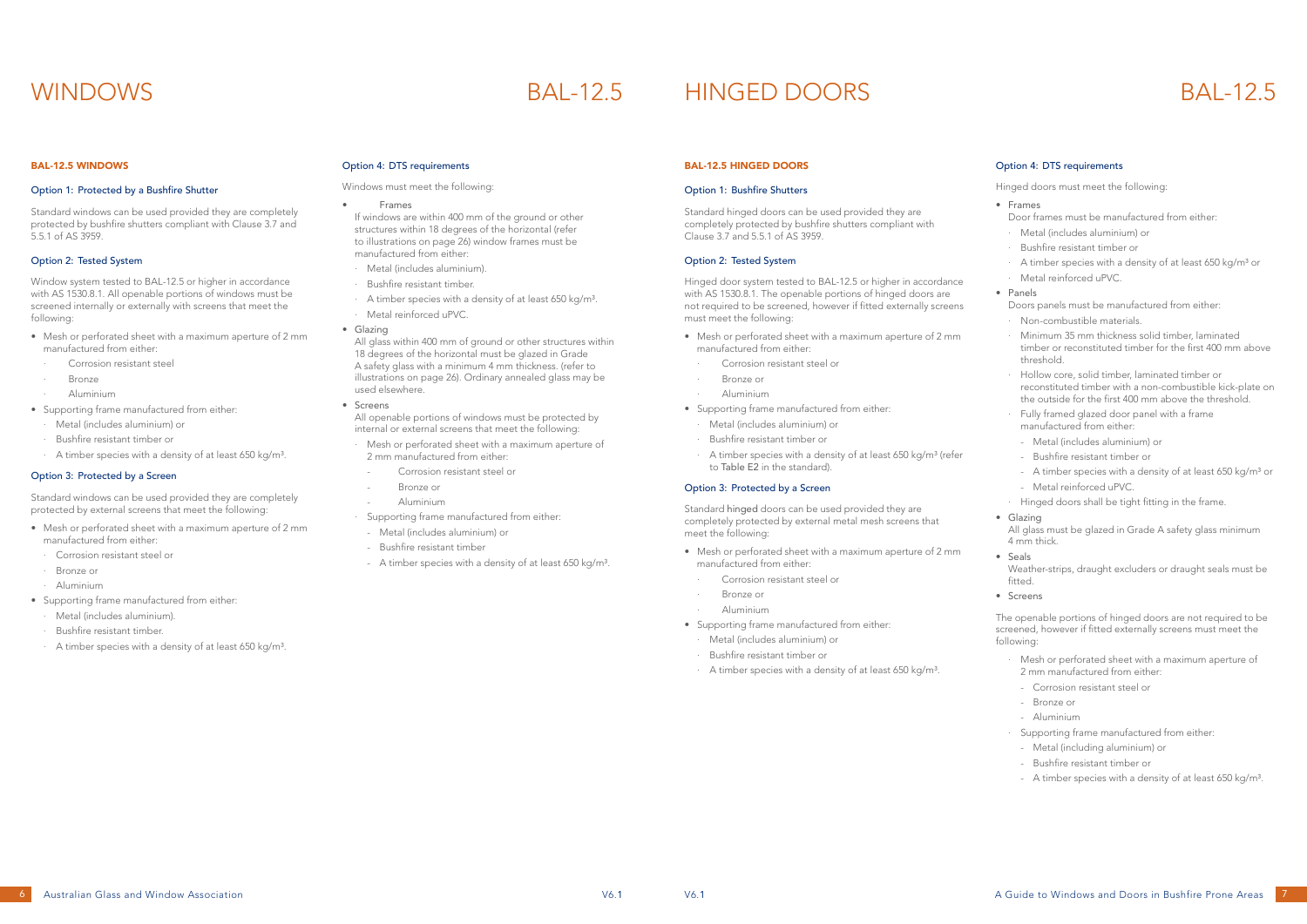## SLIDING DOORS BAL-12.5 WINDOWS BAL-19

### BAL-12.5 SLIDING DOORS

### Option 1: Bushfire Shutters

Standard sliding doors can be used provided they are completely protected by bushfire shutters compliant with Clause 3.7 and 5.5.1 of AS 3959.

### Option 2: Tested System

Sliding Door system tested to BAL-12.5 or higher in accordance with AS 1530.8.1. The openable portions of sliding doors are not required to be screened, however if fitted externally screens must meet the following:

- Mesh or perforated sheet with a maximum aperture of 2 mm manufactured from either:
	- · Corrosion resistant steel or
	- Bronze or
- · Aluminium
- Supporting frame manufactured from either:
- · Metal (including aluminium) or
- · Bushfire resistant timber or
- · A timber species with a density of at least 650 kg/m³.

### Option 3: Protected by a Screen

Standard sliding doors can be used provided they are completely protected by external metal mesh screens that meet the following:

- Mesh or perforated sheet with a maximum aperture of 2 mm manufactured from either:
	- · Corrosion resistant steel or
- Bronze or
- · Aluminium
- Supporting frame manufactured from either:
- · Metal (includes aluminium) or
- · Bushfire resistant timber or
- · A timber species with a density of at least 650 kg/m³.

### Option 4: DTS requirements

- Mesh or perforated sheet with a maximum aperture of 2 mm manufactured from either:
	- Corrosion resistant steel or
	- Bronze or
	- · Aluminium
- Supporting frame manufactured from either:
- Metal (including aluminium) or
- · Bushfire resistant timber or
- A timber species with a density of at least 650 kg/m<sup>3</sup>.

Sliding doors must meet the following:

- Frames
- Door frames must be manufactured from either:
- · Metal (includes aluminium) or
- · Bushfire resistant timber or
- · A timber species with a density of at least 650 kg/m³ or
- · Metal reinforced uPVC.

Sliding door panels shall be tight fitting in the frame.

- Glazing
- All glass must be Grade A safety glass minimum 4 mm thick.
- Screens
- The openable portions of sliding doors are not required to be screened, however if fitted externally screens must meet the following:
	- · Mesh or perforated sheet with a maximum aperture of
	- 2 mm manufactured from either:
	- Corrosion resistant steel or
	- Bronze or
	- Aluminium
	- · Supporting frame manufactured from either:
	- Metal (including aluminium)
	- Bushfire resistant timber
	- A timber species with a density of at least 650 kg/m<sup>3</sup>.
- NOTE: Insect screens that are fitted internally, and are completely protected by the closed door, are not required to meet these above provisions.

### BAL-19 WINDOWS

### Option 1: Bushfire Shutters

Standard windows can be used provided they are completely protected by bushfire shutters compliant with Clause 3.7 and 6.5.1 of AS 3959.

### Option 2: Tested System

Window system tested to BAL-19 or higher in accordance with AS 1530.8.1. All openable portions of windows must be screened internally or externally with metal screens that meet the following:

### Option 3: Screens

Standard windows can be used provided they are completely protected by external screens that meet the following:

- Mesh or perforated sheet with a maximum aperture of 2 mm manufactured from either:
	- · Corrosion resistant steel or
	- · Bronze or
	- · Aluminium
- Supporting frame manufactured from either:
- · Metal (including aluminium) or
- · Bushfire resistant timber or
- · A timber species with a density of at least 650 kg/m³.

### Option 4: DTS requirements

Windows must meet the following:

• Frames

If windows are within 400 mm of ground or other structures within 18 degrees of horizontal (refer to illustrations on page 26) window frames must be manufactured from either:

- · Metal (including aluminium) or
- · Bushfire resistant timber or
- A timber species with a density of at least 650 kg/m<sup>3</sup> or
- Metal reinforced uPVC.
- Glazing

All glass within 400 mm of ground or other structures within 18 degrees of the horizontal (refer to illustrations on page 26) must be glazed in toughened safety glass minimum 5 mm. Ordinary annealed glass may be used elsewhere.

NOTE: Where annealed glass is used, it must be screened externally.

• Screens

All openable portions of windows must be protected by internal or external screens that meet the following:

- Mesh or perforated sheet with a maximum aperture of 2 mm manufactured from either:
- Corrosion resistant steel or
- Bronze or
- Aluminium
- · Supporting frame manufactured from either:
- Metal (including aluminium) or
- Bushfire resistant timber or
- A timber species with a density of at least 650 kg/m<sup>3</sup>.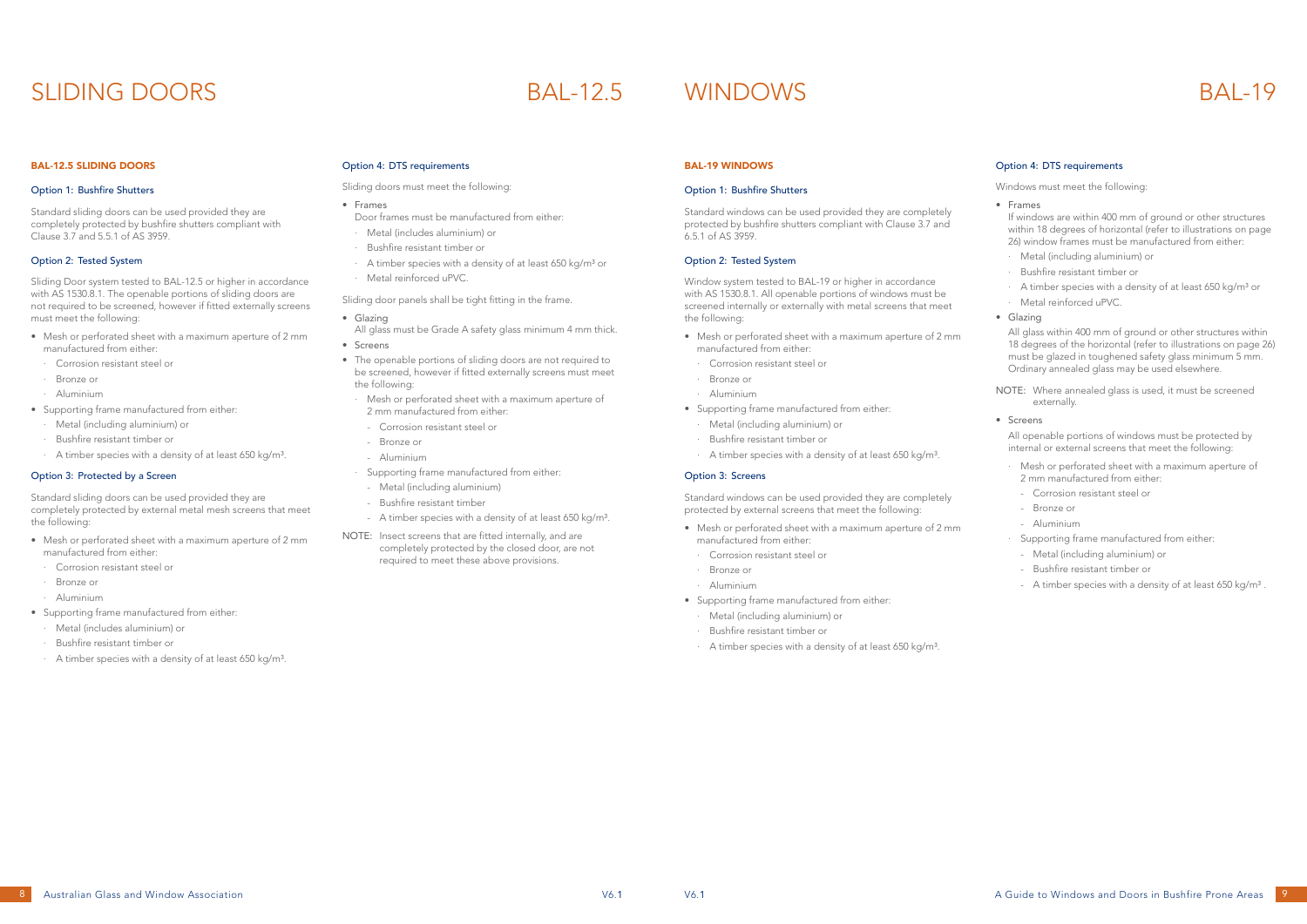### BAL-19 HINGED DOORS

### Option 1: Bushfire Shutters

Standard hinged doors can be used provided they are completely protected by bushfire shutters compliant with Clause 3.7 and 6.5.1 of AS 3959.

### Option 2: Tested System

Hinged door system tested to BAL-19 or higher in accordance with AS 1530.8.1. The openable portions of hinged doors are not required to be screened, however if fitted externally screens must meet the following:

- Mesh or perforated sheet with a maximum aperture of 2 mm manufactured from either:
	- · Corrosion resistant steel or
	- Bronze or
- · Aluminium
- Supporting frame manufactured from either:
- · Metal (including aluminium) or
- · Bushfire resistant timber or
- · A timber species with a density of at least 650 kg/m³.

### Option 3: Protected by a Screen

Standard hinged doors can be used provided they are completely protected by external metal screens that meet the following:

- Mesh or perforated sheet with a maximum aperture of 2 mm manufactured from either:
	- · Corrosion resistant steel or
	- · Bronze or
	- · Aluminium
- Supporting frame manufactured from either:
- · Metal (including aluminium) or
- · Bushfire resistant timber or
- · A timber species with a density of at least 650 kg/m³.
- · Mesh or perforated sheet with a maximum aperture of 2 mm manufactured from either:
- Corrosion resistant steel or
- Bronze or
- Aluminium
- · Supporting frame manufactured from either:
- Metal (including aluminium) or
- Bushfire resistant timber or
- A timber species with a density of at least 650 kg/m<sup>3</sup>.

### Option 4: DTS requirements

Hinged doors must meet the following:

- Mesh or perforated sheet with a maximum aperture of 2 mm manufactured from either:
	- Corrosion resistant steel or
	- · Bronze or
	- · Aluminium
- Supporting frame manufactured from either:
- · Metal (including aluminium) or
- · Bushfire resistant timber or
- A timber species with a density of at least 650 kg/m<sup>3</sup>.
- Frames
- Door frames must be manufactured from either:
- · Metal (including aluminium) or
- · Bushfire resistant timber or
- · A timber species with a density of at least 650 kg/m³ or
- · Metal reinforced uPVC.
- Panels
- Door panels must be manufactured from either:
- · Non-combustible materials or
- Minimum 35 mm thickness solid timber, laminated timber or reconstituted timber for the first 400 mm above threshold or
- · Hollow core, solid timber, laminated timber or reconstituted timber with a non-combustible kick-plate on the outside for the first 400 mm above the threshold or
- Fully framed glazed door panel with a frame manufactured from either:
- Metal (including aluminium) or
- Bushfire resistant timber or
- A timber species with a density of at least 650 kg/m<sup>3</sup> or
- Metal reinforced uPVC.
- · Hinged doors shall be tight fitting in the frame.
- Glazing
- All glass must be toughened safety glass minimum 5 mm.
- Seals
- · Metal (including aluminium) or
- · Bushfire resistant timber or
- A timber species with a density of at least 650 kg/m<sup>3</sup> (refer to Table E2 in the standard).
- Metal reinforced uPVC.

Weather-strips, draught excluders or draught seals must be fitted.

• Screens

The openable portions of hinged doors are not required to be screened, however if fitted externally screens must meet the following:

### BAL-19 SLIDING DOORS

### Option 1: Bushfire Shutters

Standard sliding doors can be used provided they are completely protected by bushfire shutters compliant with Clause 3.7 and 6.5.1 of AS 3959.

### Option 2: Tested System

Sliding door system tested to BAL-19 or higher in accordance with AS 1530.8.1. The openable portions of sliding doors are not required to be screened, however if fitted externally screens must meet the following:

### Option 3: Protected by a Screen

Standard sliding doors can be used provided they are completely protected by external metal mesh screens that meet the following:

- Mesh or perforated sheet with a maximum aperture of 2 mm manufactured from either:
- · Corrosion resistant steel or
- · Bronze or
- · Aluminium
- Supporting frame manufactured from either:
- · Metal (including aluminium) or
- · Bushfire resistant timber or
- · A timber species with a density of at least 650 kg/m³.

### Option 4: DTS Requirements

Sliding doors must meet the following:

• Frames

Door frames, including fully glazed door panels must be manufactured from either:

Sliding doors must be tight fitting in the frame.

• Glazing

All glass must be toughened safety glass minimum 5 mm.

• Screens

The openable portions of sliding doors are not required to be screened, however if fitted externally screens must meet the following:

- Mesh or perforated sheet with a maximum aperture of 2 mm manufactured from either:
- Corrosion resistant steel or
- Bronze or
- Aluminium
- · Supporting frame manufactured from either:
- Metal (including aluminium) or
- Bushfire resistant timber or
- A timber species with a density of at least 650 kg/m<sup>3</sup>.

## HINGED DOORS BAL-19 SLIDING DOORS BAL-19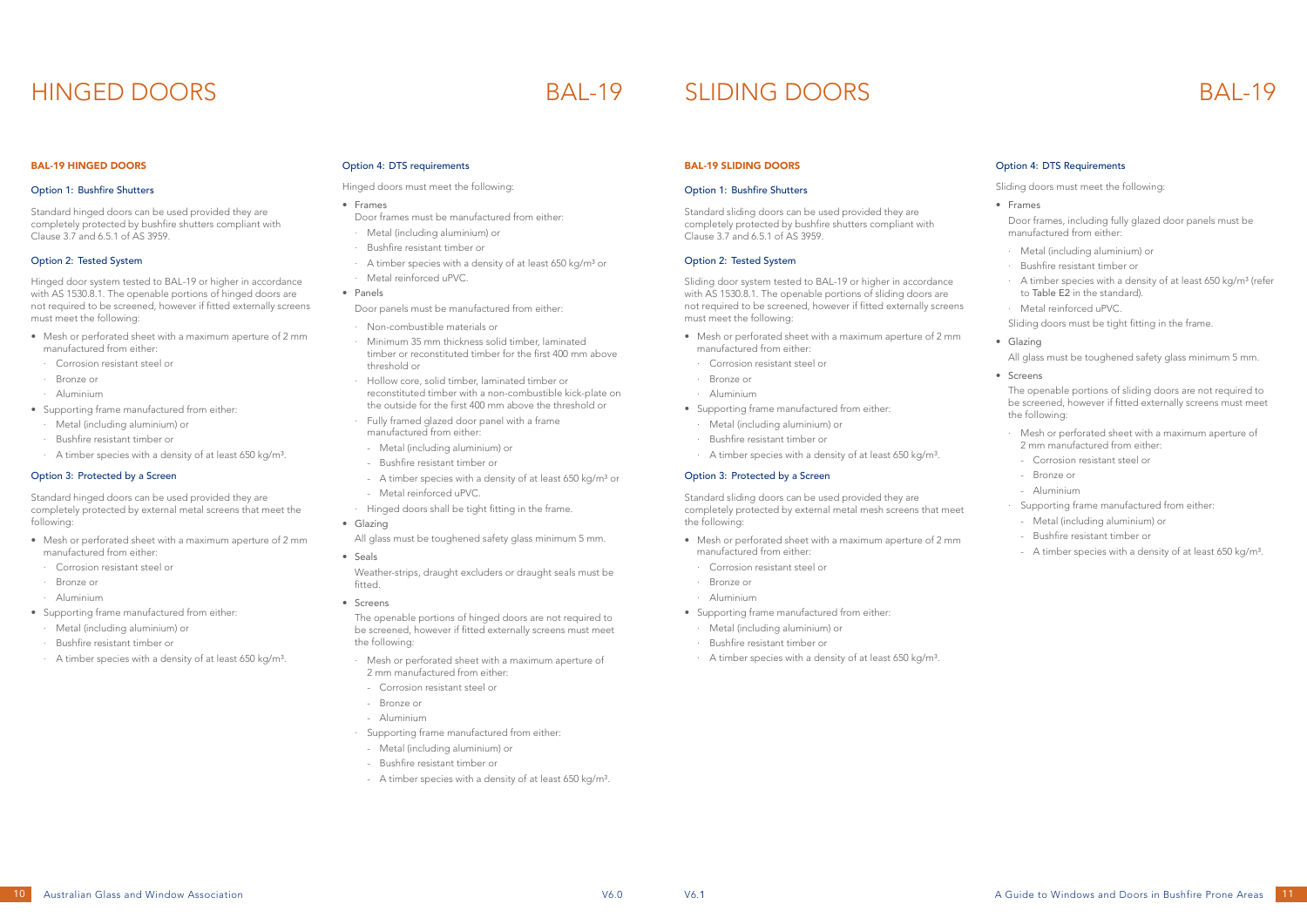### BAL-29 WINDOWS

### Option 1: Bushfire Shutters

Standard windows can be used provided they are completely protected by bushfire shutters compliant with Clause 3.7 and 7.5.1 of AS 3959.

### Option 2: Tested System

Window system tested to BAL-29 or higher in accordance with AS 1530.8.1. All openable portions of windows must be screened internally or externally with metal screens that meet the following:

- Mesh or perforated sheet with a maximum aperture of 2 mm manufactured from either:
	- · Corrosion resistant steel or
- · Bronze or
- · Aluminium
- Supporting frame manufactured from either:
	- Metal (including aluminium) or
	- · Bushfire resistant timber or
- Screen assemblies must be attached using metal fixings.

### Option 3: DTS Requirements

- Mesh or perforated sheet with a maximum aperture of 2 mm manufactured from either:
- Corrosion resistant steel or
- Bronze or
- Aluminium
- · Supporting frame manufactured from either:
- Metal (including aluminium) or
- Bushfire resistant timber.

Windows must meet the following:

- Frames
- Window frames must be manufactured from either:
- · Metal (including aluminium) or
- Bushfire resistant timber or
- Metal reinforcing uPVC.
- Hardware
- Mesh or perforated sheet with a maximum aperture of 2 mm manufactured from either:
- Corrosion resistant steel or
- Bronze or
- Aluminium
- A supporting frame manufactured from either:
- Metal (including aluminium) or
- Bushfire resistant timber.

Externally fitted hardware that supports the sash in its function of opening and closing must be manufactured from metal, unless shielded by metal frame components.

• Glazing

All glass must be toughened safety glass minimum 5 mm.

### • Screens

All glass within 400 mm of ground or other structures within 18 degrees of the horizontal (refer to illustrations on page 26) must be protected by external screens that meet the following:

All openable portions of windows must be protected by internal or external screens manufactured from:

- · Metal (including aluminium) or
- Bushfire resistant timber or
- Metal reinforced uPVC.

Screen assemblies must be attached using metal fixings.

### BAL-29 HINGED DOORS

### Option 1: Bushfire Shutters

- · Mesh or perforated sheet with a maximum aperture of 2 mm manufactured from either:
- Corrosion resistant steel or
- Bronze or
- Aluminium.
- Supporting frame manufactured from either:
- Metal (including aluminium) or
- Bushfire resistant timber
- Screen assemblies must be attached using metal fixings.

Standard hinged doors can be used provided they are completely protected by bushfire shutters compliant with Clause 3.7 and 7.5.1 of AS 3959 or tested to BAL-29 or higher in accordance with AS 1530.8.1.

### Option 2: Tested System

Hinged door system tested to BAL-29 or higher in accordance with AS 1530.8.1. The openable portions of hinged doors are not required to be screened, however if fitted externally screens must meet the following:

- Mesh or perforated sheet with a maximum aperture of 2 mm manufactured from either:
- Corrosion resistant steel or
- Bronze or
- · Aluminium
- Supporting frame manufactured from either:
- · Metal (including aluminium) or
- · Bushfire resistant timber or
- Screen assemblies must be attached using metal fixings.

### Option 3: Protected by a Screen

Standard hinged doors can be used provided they are completely protected by external metal screens that meet the following:

- Mesh or perforated sheet with a maximum aperture of 2 mm manufactured from either:
- Corrosion resistant steel or
- Bronze or
- · Aluminium
- Supporting frame manufactured from either:
	- · Metal (including aluminium) or
	- · Bushfire resistant timber.
- Screen assemblies must be attached using metal fixings.

### Option 4: DTS Requirements

Hinged doors must meet the following:

• Frames

Door frames and fully framed glazed door panels must be manufactured from:

- · Metal (including aluminium) or
- · Bushfire resistant timber or
- Metal reinforced uPVC.
- Panels

Doors shall be manufactured of either:

- · Non-combustible materials or
- Minimum 35 mm thickness solid timber, laminated timber or reconstituted timber for the first 400 mm above threshold.

Fully framed glazed door panel with a frame manufactured from either:

Hinged doors shall be tight fitting in the frame.

• Hardware

Externally fitted hardware that supports the door panel in its function of opening and closing must be manufactured from metal.

• Glazing

All glass must be toughened safety glass minimum 6 mm.

• Seals

Weather strips, draught excluders or draught seals must be fitted.

• Screens

The openable portions of hinged doors are not required to be screened, however if fitted externally screens must meet the following:

## WINDOWS BAL-29 HINGED DOORS BAL-29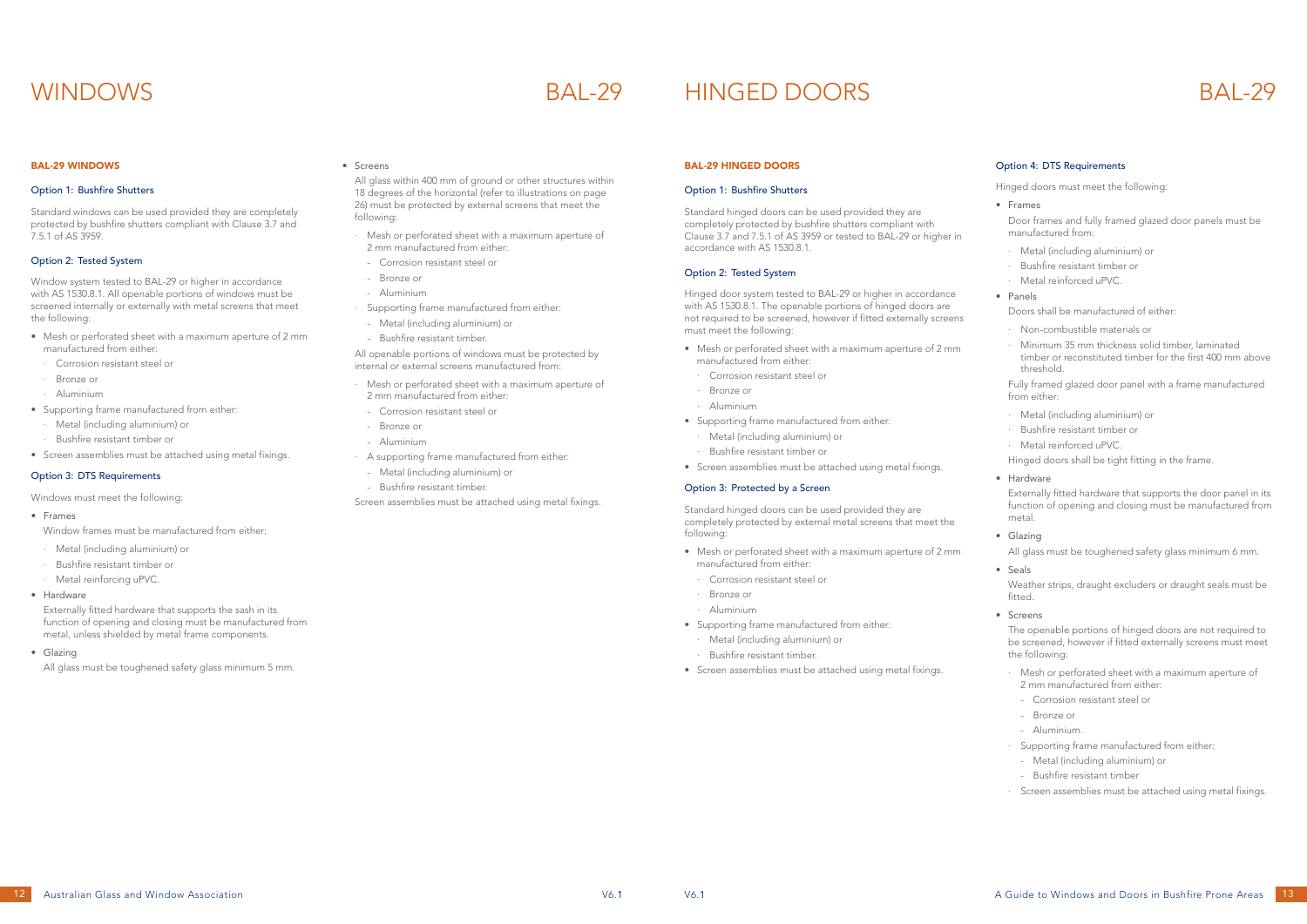### BAL-29 SLIDING DOORS

### Option 1: Bushfire Shutters

Standard sliding doors can be used provided they are completely protected by bushfire shutters compliant with Clause 3.7 and 7.5.1 of AS 3959 or tested to BAL-29 or higher in accordance with AS 1530.8.1.

### Option 2: Tested System

Sliding door system tested to BAL-29 or higher in accordance with AS 1530.8.1. The openable portions of sliding doors are not required to be screened, however if fitted externally screens must meet the following:

- Mesh or perforated sheet with a maximum aperture of 2 mm manufactured from either:
	- Corrosion resistant steel or
	- Bronze or
- · Aluminium
- Supporting frame manufactured from either:
	- · Metal (including aluminium) or
	- · Bushfire resistant timber or
- Screen assemblies must be attached using metal fixings.

### Option 3: Protected by a Screen

Standard sliding doors can be used provided they are completely protected by external metal mesh screens that meet the following:

- Mesh or perforated sheet with a maximum aperture of 2 mm manufactured from either:
- Corrosion resistant steel or
- · Bronze or
- · Aluminium
- Supporting frame manufactured from either:
- · Metal (including aluminium) or
- · Bushfire resistant timber or
- Screen assemblies must be attached using metal fixings.

### Option 4: DTS Requirements

Sliding doors must meet the following:

- Frames
- Door frames, including fully glazed door panels must be manufactured from either:
- · Metal (including aluminium) or
- · Bushfire resistant timber or
- · Metal reinforced uPVC.
- Sliding doors shall be tight fitting in the frame.
- Hardware

Externally fitted hardware that supports the sash in its function of opening and closing must be manufactured from metal.

• Glazing

All glass must be toughened safety glass minimum 6 mm.

• Screens

The openable portions of sliding doors are not required to be screened, however if fitted externally screens must meet the following:

- Mesh or perforated sheet with a maximum aperture of 2 mm manufactured from either:
	- · Corrosion resistant steel or
- · Bronze or
- · Aluminium
- Supporting frame manufactured from either:
- · Metal (including aluminium) or
- · Bushfire resistant timber.
- Screen assemblies must be attached using metal fixings

### BAL-40 WINDOWS

### Option 1: Bushfire Shutters

Standard windows can be used provided they are completely protected by bushfire shutters compliant with Clause 3.7 and 8.5.1 of AS 3959 or tested to BAL-40 or higher in accordance with AS 1530.8.1.

### Option 2: Tested System

Window system tested to BAL-40 or higher in accordance with AS 1530.8.1. All openable portions of windows must be screened internally or externally with metal screens that meet the following:

- Mesh or perforated sheet with a maximum aperture of 2 mm manufactured from either:
- Corrosion resistant steel or
- · Bronze
- Supporting frame manufactured from metal (including aluminium).
- Screen assemblies must be attached using metal fixings.

### Option 3: DTS Requirements

Windows must meet the following:

• Frames

Window frames shall be manufactured from metal (including aluminium).

• Hardware

Externally fitted hardware that supports the sash in its function of opening and closing must be manufactured from metal.

• Glazing

All glass must be toughened safety glass minimum 6 mm.

• Seals

Seals applied to stiles, head and sills or thresholds shall be manufactured from silicone or a material having a flammability index no greater than 5.

• Screens

Both the fixed and openable portions of windows must be protected by external screens that meet the following:

- Mesh or perforated sheet with a maximum aperture of 2 mm manufactured from either:
	- · Corrosion resistant steel or
	- · Bronze or
- Supporting frame manufactured from metal (including aluminium).
- Screen assemblies must be attached using metal fixings.

## SLIDING DOORS BAL-29 WINDOWS BAL-40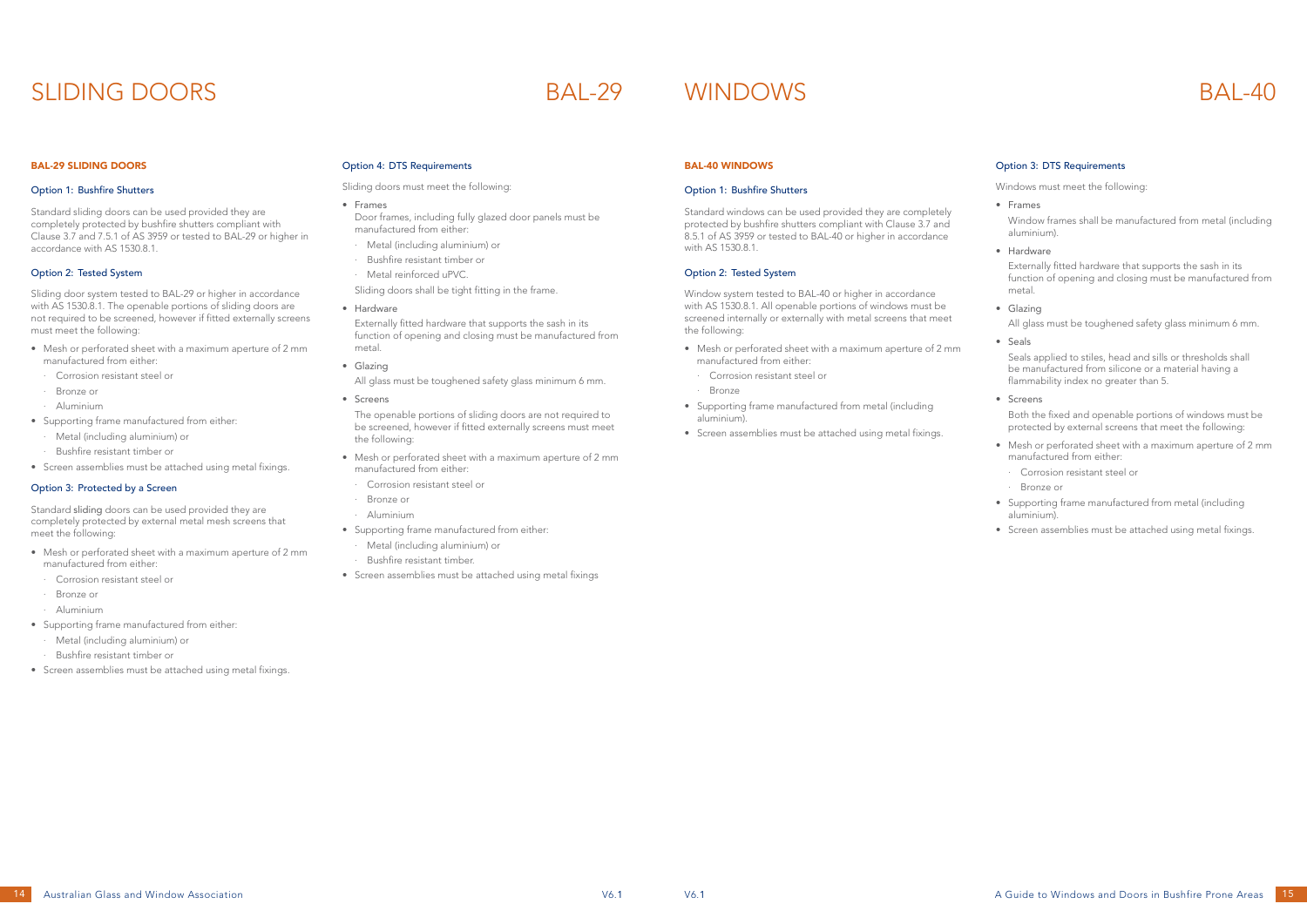### BAL-40 HINGED DOORS

### Option 1: Bushfire Shutters

Standard hinged doors can be used provided they are completely protected by bushfire shutters compliant with Clause 3.7 and 8.5.1 of AS 3959 or tested to BAL-40 or higher in accordance with AS 1530.8.1.

### Option 2: Tested System

Hinged door system tested to BAL-40 or higher in accordance with AS 1530.8.1. The openable portions of hinged doors are not required to be screened, however if fitted externally screens must meet the following:

- Mesh or perforated sheet with a maximum aperture of 2 mm manufactured from either:
	- Corrosion resistant steel or
	- **Bronze**
- Supporting frame manufactured from metal (including aluminium).
- Screen assemblies must be attached using metal fixings.

### Option 3: DTS Requirements

Hinged doors must meet the following:

• Frames

Door frames must be manufactured from metal (including aluminium)

• Panels

Door panels manufactured from:

- Mesh or perforated sheet with a maximum aperture of 2 mm manufactured from either:
- Corrosion resistant steel or
- Bronze.

- · Non-combustible materials: or
- · Minimum 35 mm thickness solid timber, laminated timber or reconstituted timber for the first 400 mm above threshold and protected externally by a screen that must meet the following:
- Mesh or perforated sheet with a maximum aperture of 2 mm manufactured from either:
- › Corrosion resistant steel or
- › Bronze
- Supporting frame manufactured from metal (including aluminium).
- Screen assemblies must be attached using metal fixings.
- Fully framed glazed door panel with a frame manufactured from metal (including aluminium)

Hinged doors shall be tight fitting in the frame.

• Hardware

Externally fitted hardware that supports the door panel in its function of opening and closing must be manufactured from metal.

• Glazing

All glass must be toughened safety glass minimum 6 mm.

• Seals

Weather-strips, draught excluders or draught seals must be fitted. Seals to stiles, heads and sills must be manufactured from silicone or a material having a flammability index no greater than 5.

• Screens

Glazing must be protected by external screens that meet the following:

Supporting frame manufactured from metal (including aluminium).

The openable portions of hinged doors are not required to be screened, however if fitted externally screens must meet the following:

- · Mesh or perforated sheet with a maximum aperture of 2 mm manufactured from either:
- Corrosion resistant steel
- Bronze
- · Supporting frame manufactured from metal (including aluminium).
- · Screen assemblies must be attached using metal fixings.

### BAL-40 SLIDING DOORS

### Option 1: Bushfire Shutters

Standard sliding doors can be used provided they are completely protected by bushfire shutters compliant with Clause 3.7 and 8.5.1 of AS 3959 or tested to BAL-40 or higher in accordance with AS 1530.8.1.

### Option 2: Tested System

Sliding door system tested to BAL-40 in accordance with AS 1530.8.1. The openable portions of sliding doors are not required to be screened, however if fitted externally screens must meet the following:

- Mesh or perforated sheet with a maximum aperture of 2 mm manufactured from either:
	- Corrosion resistant steel or
	- **Bronze**
- Supporting frame manufactured from metal (including aluminium).
- Screen assemblies must be attached using metal fixings.

### Option 3: DTS Requirements

Sliding doors must meet the following:

• Frames

Door frames, including fully glazed door panels must be manufactured from metal (including aluminium).

Sliding doors shall be tight fitting in the frame.

• Hardware

Externally fitted hardware that supports the sash in its function of opening and closing must be manufactured from metal.

- Glazing All glass must be toughened safety glass minimum 6 mm.
- Seals

Seals to stiles, heads and sills must be manufactured from silicone or a material having a flammability index no greater than 5.

### • Screens

Glazing in both the fixed and openable portions of sliding doors must be protected by external screens that meet the following:

- Mesh or perforated sheet with a maximum aperture of 2 mm manufactured from either:
- Corrosion resistant steel or
- Bronze
- A supporting frame manufactured from metal (including aluminium)
- Screen assemblies must be attached using metal fixings.

## HINGED DOORS BAL-40 SLIDING DOORS BAL-40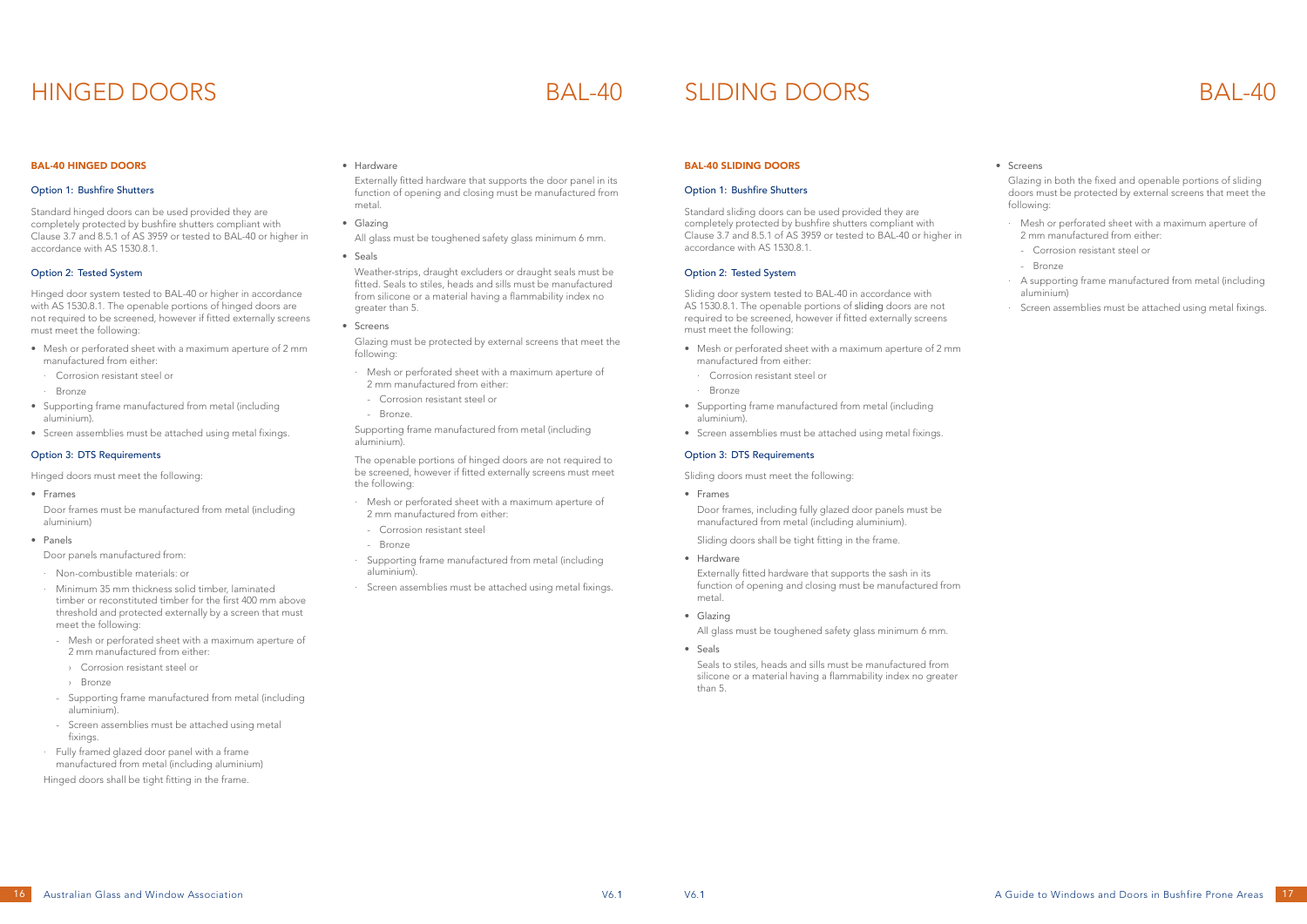### BAL-FZ WINDOWS

### Option 1: Bushfire Shutters

Standard windows can be used provided they are completely protected by bushfire shutters compliant with Clause 3.7, except that perforations are not permissible, and tested to in accordance with AS 1530.8.2.

### Option 2: Tested System

Window system tested to BAL-FZ in accordance with AS 1530.8.2 or have and FRL of at least -/30/-. All openable portions of windows must be screened internally or externally with metal screens with:

- Mesh or perforated sheet with a maximum aperture of 2 mm manufactured from either:
	- Corrosion resistant steel or
- · Bronze
- Supporting frame manufactured from metal (including aluminium).
- Screen assemblies must be attached using metal fixings.

### HINGED DOORS

### Option 1: Bushfire Shutters

Standard hinged doors can be used provided they are completely protected by bushfire shutters compliant with Clause 3.7, except that perforations are not permissible, and tested to in accordance with AS 1530.8.2.

### Option 2: Tested System

Door system tested to BAL-FZ in accordance with AS 1530.8.2 or have and FRL of at least -/30/- and:

- Doors must be tight fitting in the frame and to an abutting door.
- Weather strips, draught excluders or draught seals must be installed at the base of hinged doors.
- Seals must not compromise the FRL or the performance acheived under AS 1530.4.

### BAL-FZ SLIDING DOORS

### Option 1: Bushfire Shutters

Standard sliding doors can be used provided they are completely protected by bushfire shutters compliant with Clause 3.7, except that perforations are not permissible, and tested to in accordance with AS 1530.8.2.

### Option 2: Tested System

Sliding door system tested to in accordance with AS 1530.8.2 or have and FRL of at least -/30/- and doors must be tight fitting in the frame.

## WINDOWS HINGED DOORS BAL-FZ SLIDING DOORS BAL-FZ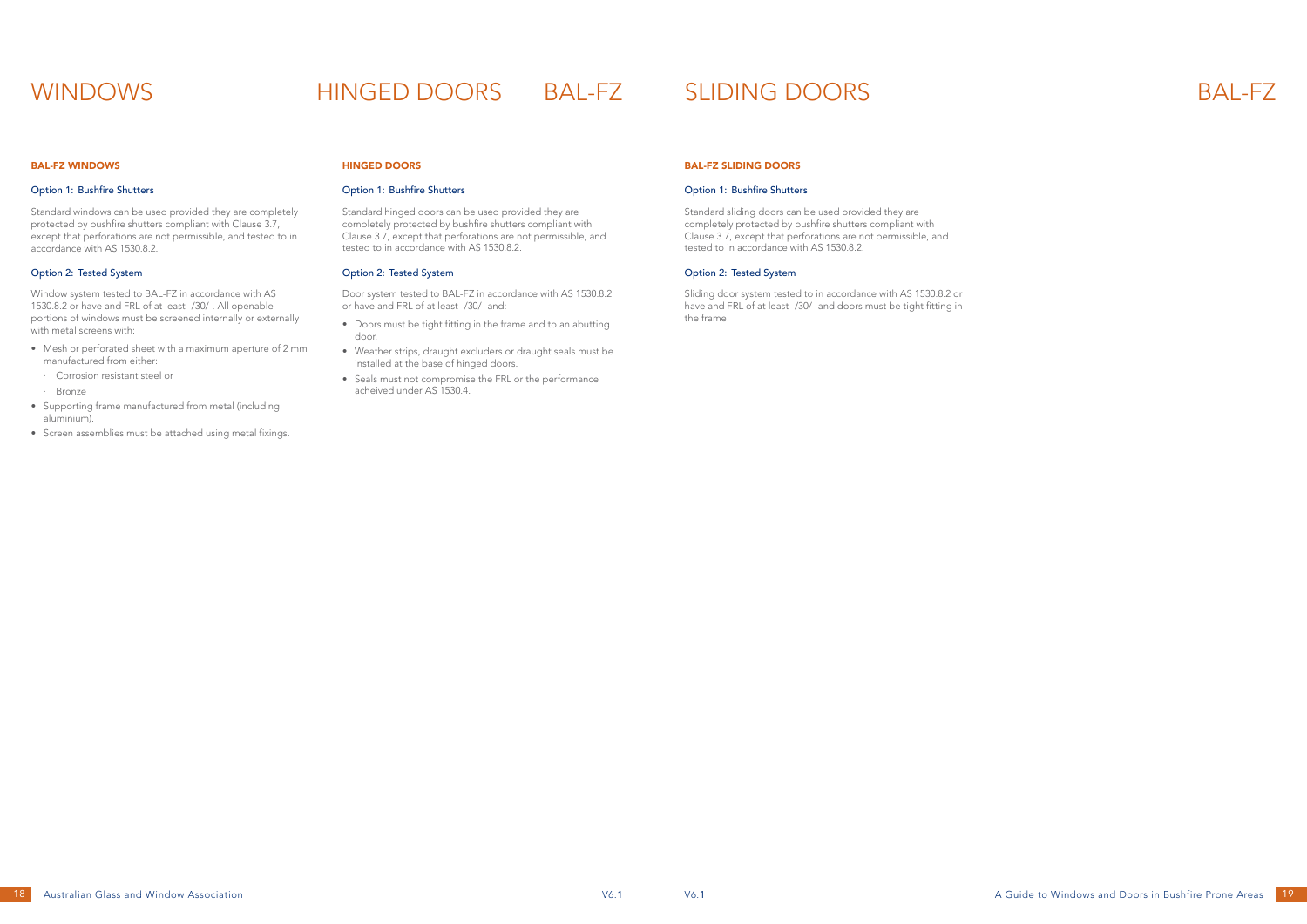## QUICK REFERENCE GUIDE

All glazing must be toughened glass with a minimum thickness of 6 mm.

All glazing must be protected by an exernal screen (see screen requirements).

Seals must be manufactured from silicone or have a flammability index less than 5.

|              | <b>BAL-12.5</b>                                                                                                                                                                                                                                                                                                                                                                                                                                    | <b>BAL-19</b>                                                                                                                                                                                                                                                                                                                                                                                                                                                                                                                     | <b>BAL-29</b>                                                                                                                                                                                                                                                                                                                                                                                                                                                                                     | BAL-40                                                                                                                                                                                                                                                                                                               |
|--------------|----------------------------------------------------------------------------------------------------------------------------------------------------------------------------------------------------------------------------------------------------------------------------------------------------------------------------------------------------------------------------------------------------------------------------------------------------|-----------------------------------------------------------------------------------------------------------------------------------------------------------------------------------------------------------------------------------------------------------------------------------------------------------------------------------------------------------------------------------------------------------------------------------------------------------------------------------------------------------------------------------|---------------------------------------------------------------------------------------------------------------------------------------------------------------------------------------------------------------------------------------------------------------------------------------------------------------------------------------------------------------------------------------------------------------------------------------------------------------------------------------------------|----------------------------------------------------------------------------------------------------------------------------------------------------------------------------------------------------------------------------------------------------------------------------------------------------------------------|
| Frame        | Low-level framing must be manufactured from either:<br>· Metal, or<br>• Bushfire resistant timber or<br>• Timber species with a density greater than 650 kg/m <sup>3</sup> or<br>• Metal reinforced uPVC.                                                                                                                                                                                                                                          | Low-level framing must be manufactured from either:<br>· Metal, or<br>• Bushfire resistant timber or<br>• Timber species with a density greater than 650 kg/m <sup>3</sup> or<br>• Metal reinforced uPVC.                                                                                                                                                                                                                                                                                                                         | Low-level framing must be manufactured from either:<br>• Metal, or<br>• Bushfire resistant timber or<br>• Metal reinforced uPVC.                                                                                                                                                                                                                                                                                                                                                                  | All framing must be metal.                                                                                                                                                                                                                                                                                           |
| Glazing      | Low-level glazing must be Grade A safety glass with a<br>minimum thickness of 4 mm.                                                                                                                                                                                                                                                                                                                                                                | Low-level glazing must be toughened glass with a<br>minimum thickness of 5 mm.<br>In all other locations where annealed glass is used, it<br>must be protected by an external screen (see screen<br>requirements).                                                                                                                                                                                                                                                                                                                | All glazing must be toughened glass with a minimum thickness of<br>$5 \, \text{mm}$ .<br>Low-level glazing must be protected by an exernal screen (see<br>screen requirements).                                                                                                                                                                                                                                                                                                                   | All glazing must be toughened glass<br>6 mm.<br>All glazing must be protected by an<br>requirements).                                                                                                                                                                                                                |
| Screens      | Openable portions of windows must be screened either<br>internally or externally.<br>Mesh or perforated sheet with a maximum apperture of<br>2mm manufactured from either:<br>• Corrosion resistant steel, or<br>• Bronze, or<br>• Aluminium.<br>Supporting frame must be manufactured from either:<br>• Metal (including aluminium), or<br>• Bushfire resistant timber or<br>• Timber species with a density greater than 650 kg/m <sup>3</sup> . | Openable portions of windows must be screened either<br>internally or externally.<br>Mesh or perforated sheet with a maximum apperture of<br>2mm manufactured from either:<br>• Corrosion resistant steel, or<br>• Bronze, or<br>• Aluminium.<br>Supporting frame must be manufactured from either:<br>• Metal (including aluminium), or<br>• Bushfire resistant timber or<br>• Timber species with a density greater than $650 \text{ kg/m}^3$ .<br>Where annealed glass is used, it must be protected by an<br>external screen. | Openable portions of windows must be screened either internally<br>or externally.<br>Mesh or perforated sheet with a maximum apperture of 2 mm<br>manufactured from either:<br>• Corrosion resistant steel, or<br>• Bronze, or<br>• Aluminium.<br>Supporting frame must be manufactured from either:<br>• Metal (including aluminium), or<br>• Bushfire resistant timber.<br>Low-level glazing must be protected by an exernal screen.<br>Screen assemblies must be attached using metal fixings. | Fixed and openable portions of wind<br>internally or externally.<br>Mesh or perforated sheet with a max<br>manufactured from either:<br>• Corrosion resistant steel, or<br>· Bronze.<br>Aluminium mesh or perforated sheet<br>Supporting frame must be manufact<br>aluminium).<br>Screen assemblies must be attached |
| Seals        | N/A                                                                                                                                                                                                                                                                                                                                                                                                                                                | N/A                                                                                                                                                                                                                                                                                                                                                                                                                                                                                                                               | N/A                                                                                                                                                                                                                                                                                                                                                                                                                                                                                               | Seals must be manufactured from sil<br>index less than 5.                                                                                                                                                                                                                                                            |
| Hardware N/A |                                                                                                                                                                                                                                                                                                                                                                                                                                                    | N/A                                                                                                                                                                                                                                                                                                                                                                                                                                                                                                                               | Externally fitted hardware that supports the sash in its functions<br>of opening and closing must be metal unless shielded by metal<br>frame components.                                                                                                                                                                                                                                                                                                                                          | Externally fitted hardware that suppo<br>opening and closing, must be metal                                                                                                                                                                                                                                          |

Fixed and openable portions of windows must be screened either internally or externally.

Mesh or perforated sheet with a maximum apperture of 2 mm manufactured from either:

- Corrosion resistant steel, or
- Bronze.

Aluminium mesh or perforated sheet cannot be used.

Supporting frame must be manufactured from metal (including aluminium).

Screen assemblies must be attached using metal fixings.

Externally fitted hardware that supports the sash in its functions of opening and closing, must be metal.

### NOTES

Where double-glazed units are used, the glazing requirements provided in this Standard apply to the external face of the window assembly only.

Low-level glazing is any glass within 400 mm of the ground, decks, carport roofs, awnings or similar horizontal (or near horizontal) elements.

## DTS PROVISIONS FOR WINDOWS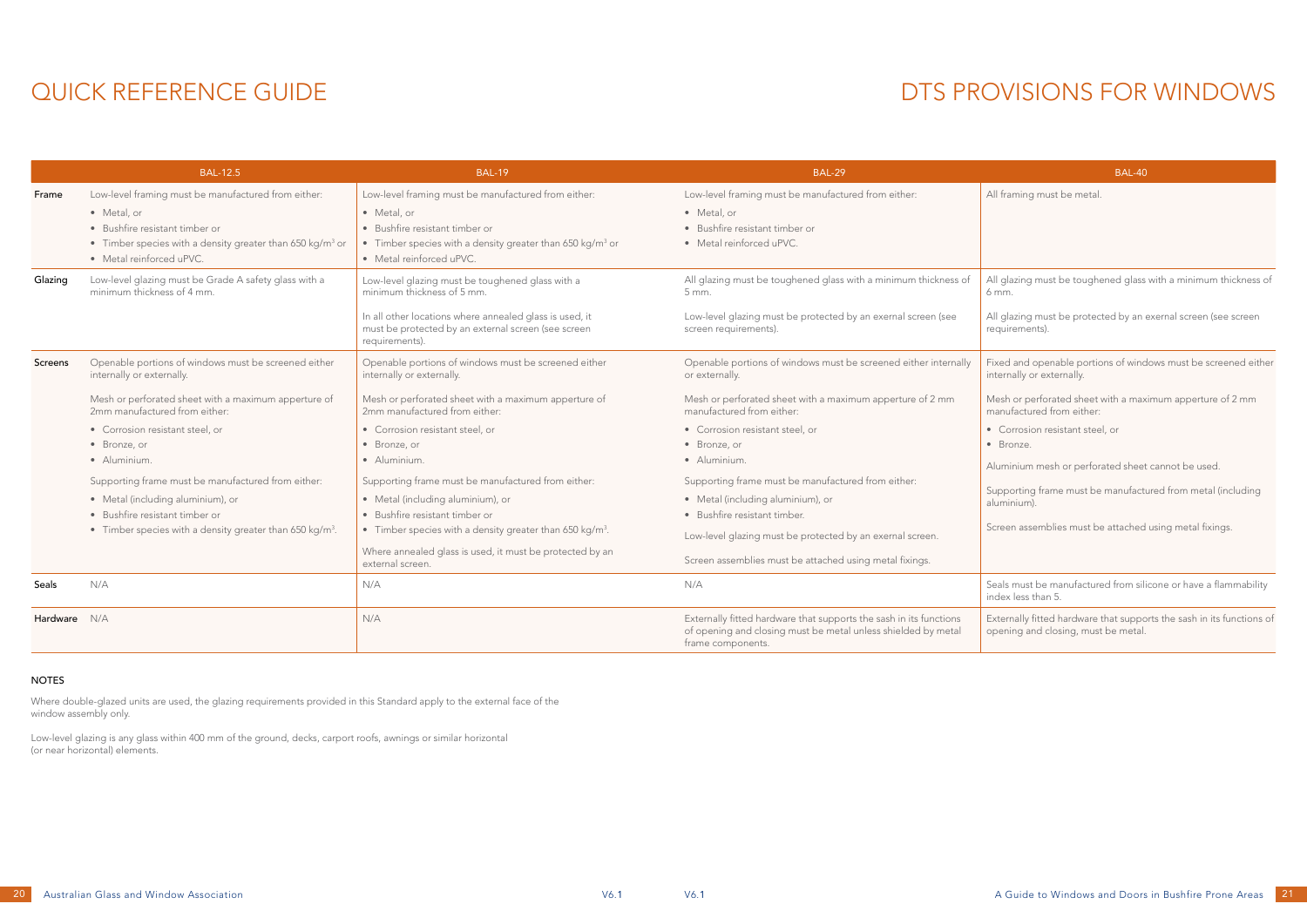## QUICK REFERENCE GUIDE

Door panels must be tight fitting in the frames.

All glazing must be toughened glass with a minimum thickness of 6 mm.

All glazing must be protected by an external screen (see screen requirements).

|              | <b>BAL-12.5</b>                                                                                                                                                                                                                                                                                                                                                                                                                       | <b>BAL-19</b>                                                                                                                                                                                                                                                                                                                                                                                                                         | <b>BAL-29</b>                                                                                                                                                                                                                                                                    | BAL-40                                                                                                                                              |
|--------------|---------------------------------------------------------------------------------------------------------------------------------------------------------------------------------------------------------------------------------------------------------------------------------------------------------------------------------------------------------------------------------------------------------------------------------------|---------------------------------------------------------------------------------------------------------------------------------------------------------------------------------------------------------------------------------------------------------------------------------------------------------------------------------------------------------------------------------------------------------------------------------------|----------------------------------------------------------------------------------------------------------------------------------------------------------------------------------------------------------------------------------------------------------------------------------|-----------------------------------------------------------------------------------------------------------------------------------------------------|
| Frame        | Door frames must be manufactured from either:                                                                                                                                                                                                                                                                                                                                                                                         | Door frames must be manufactured from either:                                                                                                                                                                                                                                                                                                                                                                                         | Door frames must be manufactured from either:                                                                                                                                                                                                                                    | All panels and framing must be meta                                                                                                                 |
|              | • Metal, or<br>• Bushfire resistant timber or<br>• Timber species with a density greater than 650 kg/m <sup>3</sup> or<br>• Metal reinforced uPVC.<br>Fully framed glass door panels must be manufactured from<br>either:<br>• Metal, or<br>• Bushfire resistant timber or<br>• Timber species with a density greater than 650 kg/m <sup>3</sup> or<br>• Metal reinforced uPVC.<br>• Door panels must be tight fitting in the frames. | • Metal, or<br>• Bushfire resistant timber or<br>• Timber species with a density greater than 650 kg/m <sup>3</sup> or<br>• Metal reinforced uPVC.<br>Fully framed glass door panels must be manufactured from<br>either:<br>• Metal, or<br>• Bushfire resistant timber or<br>• Timber species with a density greater than 650 kg/m <sup>3</sup> or<br>• Metal reinforced uPVC.<br>• Door panels must be tight fitting in the frames. | • Metal, or<br>• Bushfire resistant timber or<br>· Metal reinforced uPVC.<br>Fully framed glass door panels must be manufactured from either:<br>• Metal, or<br>· Bushfire resistant timber or<br>• Metal reinforced uPVC.<br>• Door panels must be tight fitting in the frames. | Door panels must be tight fitting in t                                                                                                              |
| Glazing      | All glazing must be Grade A safety glass with a minimum<br>thickness of 4 mm.                                                                                                                                                                                                                                                                                                                                                         | All glazing must be toughened glass with a minimum<br>thickness of 5 mm.                                                                                                                                                                                                                                                                                                                                                              | All glazing must be toughened glass with a minimum thickness of<br>6 mm.                                                                                                                                                                                                         | All glazing must be toughened glass<br>$6$ mm.<br>All glazing must be protected by an<br>requirements).                                             |
| Screens      | Openable portions of hinged doors are not required to<br>be screened. However, if screens are fitted externally, they<br>must be manufactured from:                                                                                                                                                                                                                                                                                   | Openable portions of hinged doors are not required to<br>be screened. However, if screens are fitted externally, they<br>must be manufactured from:                                                                                                                                                                                                                                                                                   | Openable portions of hinged doors are not required to be<br>screened. However, if screens are fitted externally, they must be<br>manufactured from:                                                                                                                              | Openable portions of hinged doors<br>screened. However, all glazing must<br>fitted externally, which must be man                                    |
|              | • Mesh or perforated sheet with a maximum apperture of<br>2 mm manufactured from either:<br>· Corrosion resistant steel, or<br>· Bronze, or<br>· Aluminium.                                                                                                                                                                                                                                                                           | • Mesh or perforated sheet with a maximum apperture of<br>2 mm manufactured from either:<br>· Corrosion resistant steel, or<br>Bronze, or<br>· Aluminium.                                                                                                                                                                                                                                                                             | • Mesh or perforated sheet with a maximum apperture of 2 mm<br>manufactured from either:<br>· Corrosion resistant steel, or<br>$\cdot$ Bronze, or<br>· Aluminium.                                                                                                                | • Mesh or perforated sheet with a n<br>manufactured from either:<br>· Corrosion resistant steel, or<br>Bronze.<br>• Aluminium mesh or perforated sh |
|              | • Supporting frame must be manufactured from either:<br>· Metal (including aluminium), or<br>· Bushfire resistant timber (Table E1), or<br>$\cdot$ Timber species with a density greater than 650 kg/m <sup>3</sup><br>(Table E2).                                                                                                                                                                                                    | • Supporting frame must be manufactured from either:<br>· Metal (including aluminium), or<br>· Bushfire resistant timber (Table E1), or<br>$\cdot$ Timber species with a density greater than 650 kg/m <sup>3</sup><br>(Table E2).                                                                                                                                                                                                    | • Supporting frame must be manufactured from either:<br>· Metal (including aluminium), or<br>· Bushfire resistant timber (Table E1).<br>• Screen assemblies must be attached using metal fixings.                                                                                | • Supporting frame must be manufa<br>aluminium).<br>• Screen assemblies must be attach                                                              |
| Seals        | Weather-strips, draught excluders or draught seals must be<br>fitted.                                                                                                                                                                                                                                                                                                                                                                 | Weather-strips, draught excluders or draught seals must be<br>fitted.                                                                                                                                                                                                                                                                                                                                                                 | Weather-strips, draught excluders or draught seals must be fitted.                                                                                                                                                                                                               | Weather-strips, draught excluders or<br>Seals must be manufactured from sil<br>index of less than 5.                                                |
| Hardware N/A |                                                                                                                                                                                                                                                                                                                                                                                                                                       | N/A                                                                                                                                                                                                                                                                                                                                                                                                                                   | Externally fitted hardware that supports the door panel in its<br>functions of opening and closing, must be metal.                                                                                                                                                               | Externally fitted hardware that suppo<br>functions of opening and closing, mu                                                                       |

Openable portions of hinged doors are not required to be screened. However, all glazing must be protected by screens fitted externally, which must be manufactured from:

- Mesh or perforated sheet with a maximum apperture of 2 mm manufactured from either:
- · Corrosion resistant steel, or
- Bronze.
- Aluminium mesh or perforated sheet cannot be used.
- Supporting frame must be manufactured from metal (including aluminium).
- Screen assemblies must be attached using metal fixings.

Weather-strips, draught excluders or draught seals must be fitted.

Seals must be manufactured from silicone or have a flammability index of less than 5.

Externally fitted hardware that supports the door panel in its functions of opening and closing, must be metal.

### NOTES

Where double-glazed units are used, the glazing requirements provided in this Standard apply to the external face of the window assembly only.

Low-level glazing is any glass within 400 mm of the ground, decks, carport roofs, awnings or similar horizontal (or near horizontal) elements.

## DTS PROVISIONS FOR HINGED DOORS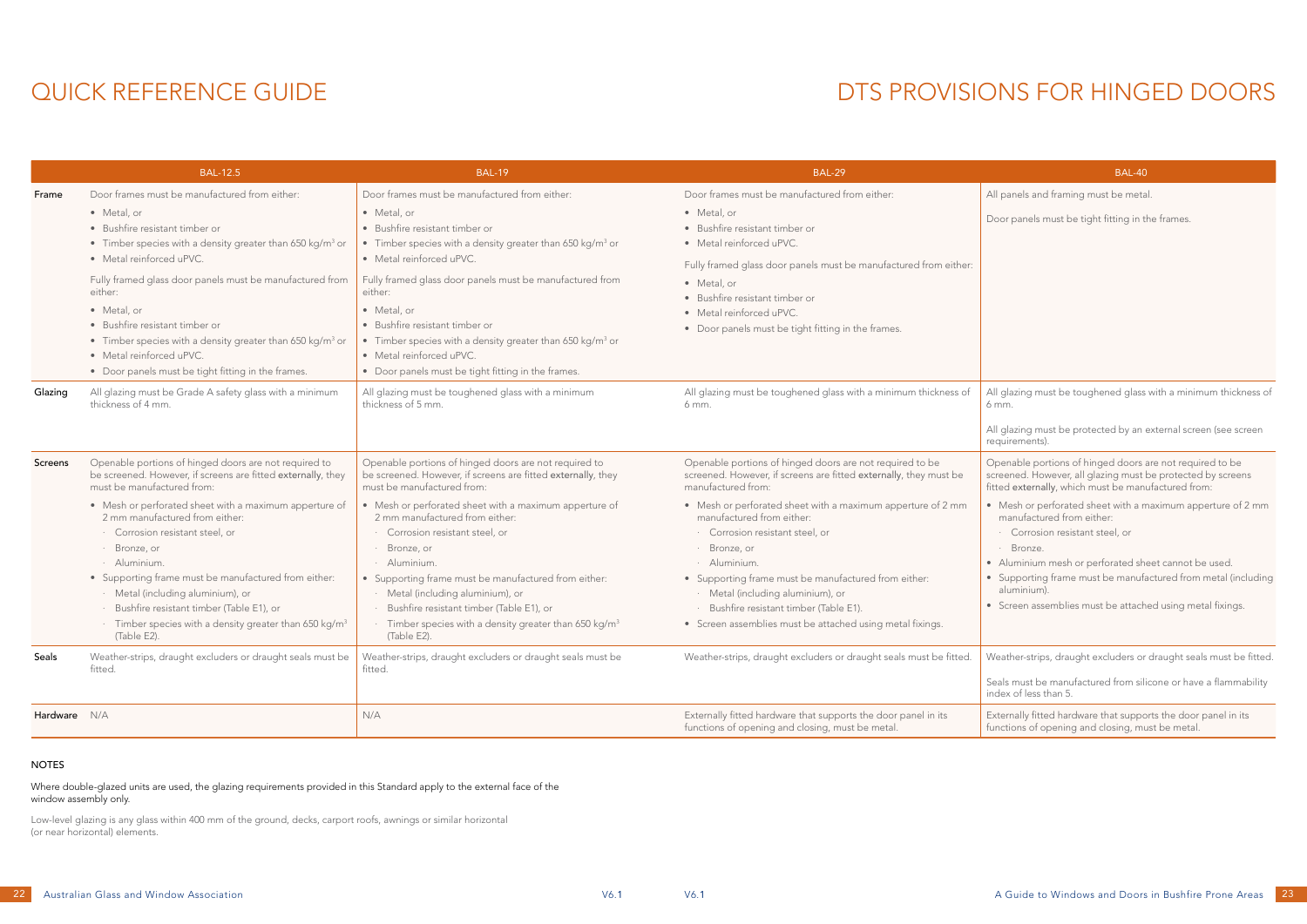Door panels must be tight fitting in the frames.

All glazing must be toughened glass with a minimum thickness of 6 mm.

Seals must be manufactured from silicone or have a flammability index of less than 5.

## QUICK REFERENCE GUIDE SERVICE SUNT SERVICE SUNT SERVICE SERVICE SERVICE SERVICE SERVICE SERVICE SERVICE SERVICE

|              | <b>BAL-12.5</b>                                                                                                                                                                                                                                                                                                                                                                                                                                                                                                              | <b>BAL-19</b>                                                                                                                                                                                                                                                                                                                                                                                                                                                                                                            | <b>BAL-29</b>                                                                                                                                                                                                                                                                                                                                                                                                                                                                                                   | BAL-40                                                                                                                                                                                                                                                                                                                  |
|--------------|------------------------------------------------------------------------------------------------------------------------------------------------------------------------------------------------------------------------------------------------------------------------------------------------------------------------------------------------------------------------------------------------------------------------------------------------------------------------------------------------------------------------------|--------------------------------------------------------------------------------------------------------------------------------------------------------------------------------------------------------------------------------------------------------------------------------------------------------------------------------------------------------------------------------------------------------------------------------------------------------------------------------------------------------------------------|-----------------------------------------------------------------------------------------------------------------------------------------------------------------------------------------------------------------------------------------------------------------------------------------------------------------------------------------------------------------------------------------------------------------------------------------------------------------------------------------------------------------|-------------------------------------------------------------------------------------------------------------------------------------------------------------------------------------------------------------------------------------------------------------------------------------------------------------------------|
| Frame        | Door frames must be manufactured from either:                                                                                                                                                                                                                                                                                                                                                                                                                                                                                | Door frames must be manufactured from either:                                                                                                                                                                                                                                                                                                                                                                                                                                                                            | Door frames must be manufactured from either:                                                                                                                                                                                                                                                                                                                                                                                                                                                                   | All framing must be metal.                                                                                                                                                                                                                                                                                              |
|              | • Metal, or<br>• Bushfire resistant timber or<br>• Timber species with a density greater than 650 kg/m <sup>3</sup> or<br>• Metal reinforced uPVC.<br>Door panels must be tight fitting in the frames.                                                                                                                                                                                                                                                                                                                       | • Metal, or<br>• Bushfire resistant timber or<br>• Timber species with a density greater than 650 kg/m <sup>3</sup> or<br>• Metal reinforced uPVC.<br>Door panels must be tight fitting in the frames.                                                                                                                                                                                                                                                                                                                   | • Metal, or<br>• Bushfire resistant timber or<br>• Metal reinforced uPVC.<br>Door panels must be tight fitting in the frames.                                                                                                                                                                                                                                                                                                                                                                                   | Door panels must be tight fitting in t                                                                                                                                                                                                                                                                                  |
| Glazing      | All glazing must be Grade A safety glass with a minimum<br>thickness of 4 mm.                                                                                                                                                                                                                                                                                                                                                                                                                                                | All glazing must be toughened glass with a minimum<br>thickness of 5 mm.                                                                                                                                                                                                                                                                                                                                                                                                                                                 | All glazing must be toughened glass with a minimum thickness of<br>$6$ mm.                                                                                                                                                                                                                                                                                                                                                                                                                                      | All glazing must be toughened glass<br>$6 \, \text{mm}$ .                                                                                                                                                                                                                                                               |
| Screens      | Openable portions of sliding doors are not required to be<br>screened. However, if screens are fitted externally, they<br>must be manufactured from:<br>• Mesh or perforated sheet with a maximum apperture of<br>2 mm manufactured from either:<br>Corrosion resistant steel, or<br>$\cdot$ Bronze, or<br>· Aluminium.<br>• Supporting frame must be manufactured from either:<br>· Metal (including aluminium), or<br>Bushfire resistant timber or<br>· Timber species with a density greater than 650 kg/m <sup>3</sup> . | Openable portions of sliding doors are not required to be<br>screened. However, if screens are fitted externally, they<br>must be manufactured from:<br>• Mesh or perforated sheet with a maximum apperture of<br>2 mm manufactured from either:<br>Corrosion resistant steel, or<br>Bronze, or<br>Aluminium.<br>• Supporting frame must be manufactured from either:<br>· Metal (including aluminium), or<br>Bushfire resistant timber or<br>$\cdot$ Timber species with a density greater than 650 kg/m <sup>3</sup> . | Openable portions of sliding doors are not required to be<br>screened. However, if screens are fitted externally, they must be<br>manufactured from:<br>• Mesh or perforated sheet with a maximum apperture of 2 mm<br>manufactured from either:<br>Corrosion resistant steel, or<br>$\cdot$ Bronze, or<br>· Aluminium.<br>• Supporting frame must be manufactured from either:<br>· Metal (including aluminium), or<br>Bushfire resistant timber.<br>• Screen assemblies must be attached using metal fixings. | The fixed and openable portions of s<br>protected by an external screen.<br>• Mesh or perforated sheet with a n<br>manufactured from either:<br>Corrosion resistant steel, or<br>Bronze.<br>• Aluminium mesh or perforated sh<br>• Supporting frame must be manufa<br>aluminium).<br>• Screen assemblies must be attach |
| Seals        | N/A                                                                                                                                                                                                                                                                                                                                                                                                                                                                                                                          | N/A                                                                                                                                                                                                                                                                                                                                                                                                                                                                                                                      | N/A                                                                                                                                                                                                                                                                                                                                                                                                                                                                                                             | Seals must be manufactured from sili<br>index of less than 5.                                                                                                                                                                                                                                                           |
| Hardware N/A |                                                                                                                                                                                                                                                                                                                                                                                                                                                                                                                              | N/A                                                                                                                                                                                                                                                                                                                                                                                                                                                                                                                      | Externally fitted hardware that supports the door panel in its<br>functions of opening and closing, must be metal.                                                                                                                                                                                                                                                                                                                                                                                              | Externally fitted hardware that suppo<br>functions of opening and closing, mu                                                                                                                                                                                                                                           |

The fixed and openable portions of sliding doors must be protected by an external screen.

- Mesh or perforated sheet with a maximum apperture of 2 mm manufactured from either:
- · Corrosion resistant steel, or
- · Bronze.
- Aluminium mesh or perforated sheet cannot be used.
- Supporting frame must be manufactured from metal (including aluminium).
- Screen assemblies must be attached using metal fixings.

Externally fitted hardware that supports the door panel in its functions of opening and closing, must be metal.

### NOTES

Where double-glazed units are used, the glazing requirements provided in this Standard apply to the external face of the window assembly only.

Low-level glazing is any glass within 400 mm of the ground, decks, carport roofs, awnings or similar horizontal (or near horizontal) elements.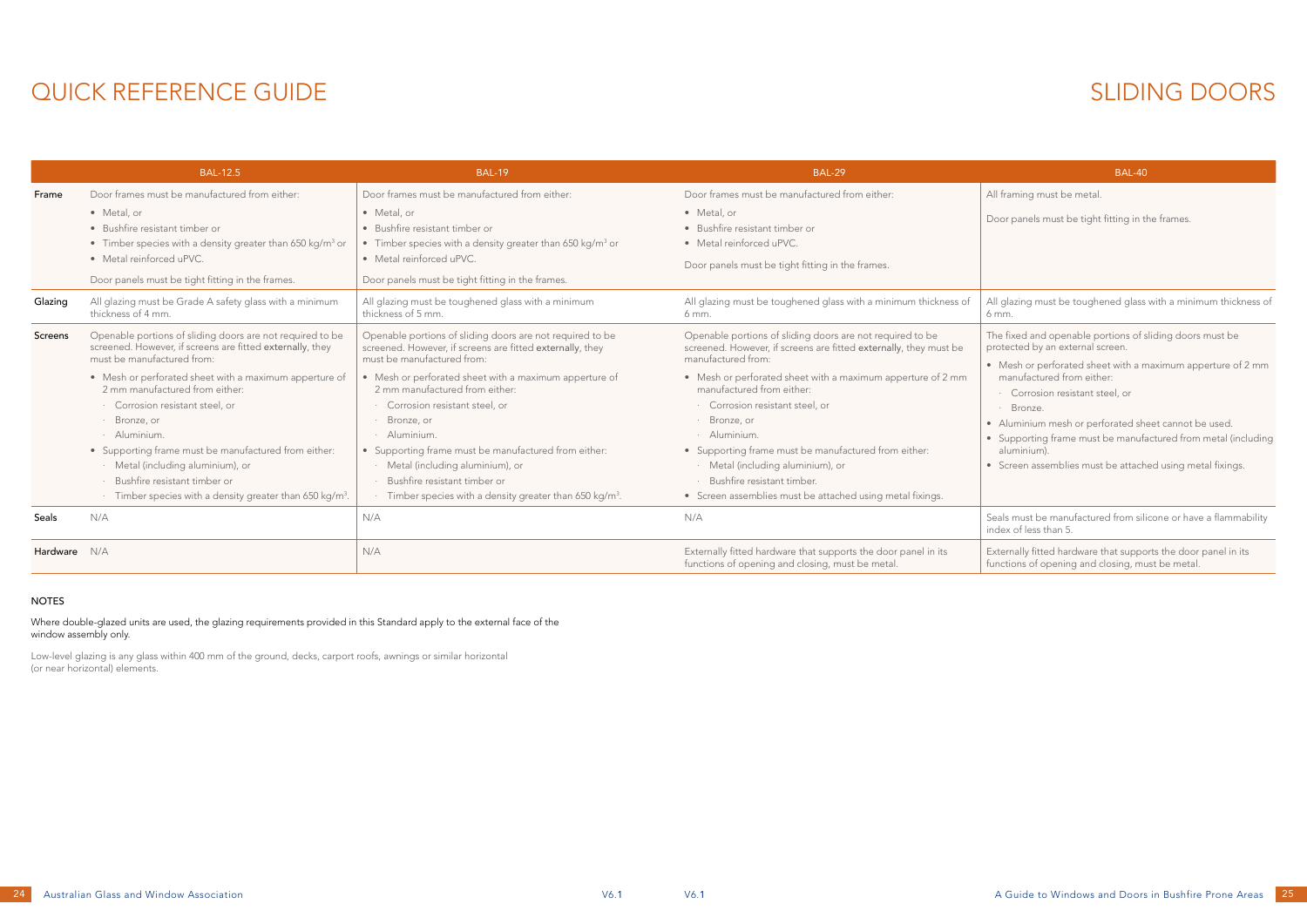## ILLUSTRATIONS ILLUSTRATIONS

### DECKING WITHIN HORIZONTAL AND VERTICAL LIMITS OF GLAZED ELEMENTS

Figure 1 Plan View

Decking less than 300 mm from glazed element (measured horizontally at deck level).

EXTERNAL WALLS, GLAZING OR DOOR FRAMES WITHIN LIMITS ABOVE GROUND, DECKS OR CARPORT ROOFS

Figure 3 Construction requirements for external walls, glazing or door joinery within 400 mm of ground level.

### Figure 2 Elevation View

Decking less than 400 mm from glazed element (measured verticaly from the surface of the deck). Figure 4 Construction requirements for external walls, glazing or door joinery within 400 mm of deck level.

Figure 5 Construction requirements for external walls within 400 mm of carport, veranda or awning roof.